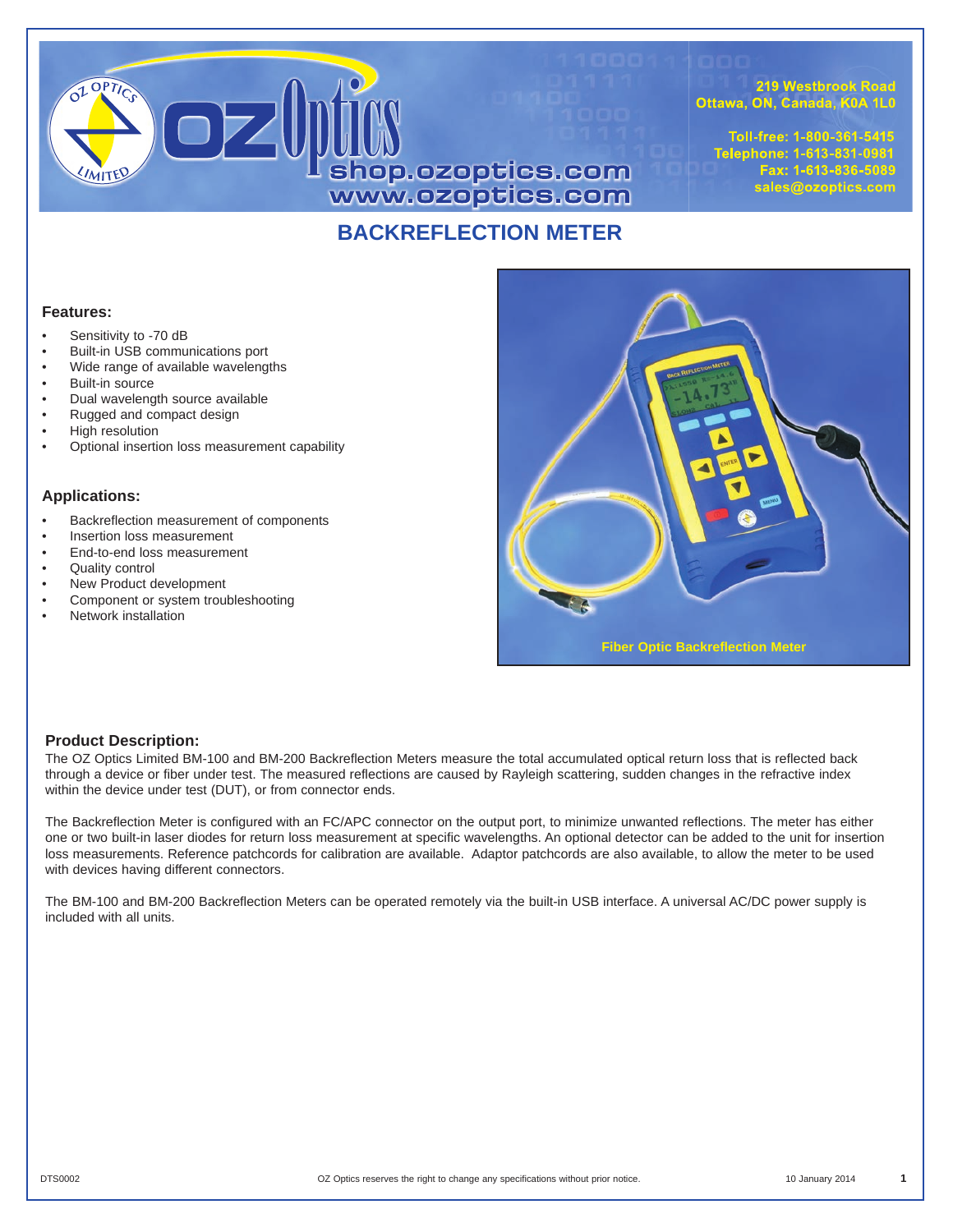| <b>Ordering Information For Standard Parts:</b> |                                |                                                                                                                                        |  |  |
|-------------------------------------------------|--------------------------------|----------------------------------------------------------------------------------------------------------------------------------------|--|--|
| <b>BC</b>                                       | <b>Part Number</b>             | <b>Description</b>                                                                                                                     |  |  |
| 14715                                           | BM-100-3A-1310-9/125-S         | Singlemode Fiber Optic Backreflection Meter, with 1310 nm built-in source.                                                             |  |  |
| 14727                                           | BM-100-3A-1310-9/125-S-IL      | Singlemode Fiber Optic Backreflection Meter, with 1310 nm built-in source and insertion loss<br>measurement capability.                |  |  |
| 9853                                            | BM-100-3A-1550-9/125-S         | Singlemode Fiber Optic Backreflection Meter, with 1550 nm built-in source.                                                             |  |  |
| 14728                                           | BM-100-3A-1550-9/125-S-IL      | Singlemode Fiber Optic Backreflection Meter, with 1550 nm built-in source and insertion loss<br>measurement capability.                |  |  |
| 14714                                           | BM-200-3A-1310/1550-9/125-S    | Singlemode Fiber Optic Backreflection Meter, with dual 1310 and 1550 nm built-in sources.                                              |  |  |
| 14726                                           | BM-200-3A-1310/1550-9/125-S-IL | Singlemode Fiber Optic Backreflection Meter, with dual 1310 and 1550 nm built-in sources<br>and insertion loss measurement capability. |  |  |
| 10229                                           | SMJ-3A1-1300/1550-9/125-3-1    | Reference patchcord, FC/APC to flat-polished ferrule, 9/125 micron singlemode<br>1300/1550 nm fiber, 3 mm OD PVC jacket, 1 m long.     |  |  |
| 8131                                            | SMJ-3A3U-1300/1550-9/125-3-2   | Adaptor patchcord, FC/APC to FC/UPC, 9/125 micron singlemode 1300/1550 nm fiber, 3 mm<br>OD PVC jacket, 2 m long.                      |  |  |
| 4267                                            | MAND-01                        | Mandrel for Backreflection Meter.                                                                                                      |  |  |

# **Standard Product Specifications1:**

| Parameter                         | <b>Specification</b>                                                                   |                            |                                 |                                      |  |  |
|-----------------------------------|----------------------------------------------------------------------------------------|----------------------------|---------------------------------|--------------------------------------|--|--|
| Part number                       | BM-100-3A-<br>1310-9/125-S                                                             | BM-100-3A-<br>1550-9/125-S | BM-200-3A-<br>1310/1550-9/125-S | BM-200-3A-<br>1310/1550-9/125-S-IL   |  |  |
| Bar code number                   | 14715                                                                                  | 9853                       | 14714                           | 14726                                |  |  |
| Central wavelength <sup>2</sup>   | $1310 \pm 20$ nm                                                                       | $1550 \pm 20$ nm           |                                 | $1310 \pm 20$ nm<br>$1550 \pm 20$ nm |  |  |
| Laser type                        | Fabry-Perot laser                                                                      |                            |                                 |                                      |  |  |
| Output power                      | $\geq$ -3 dBm                                                                          |                            |                                 |                                      |  |  |
| Connector type                    | 8° angled NTT-FC/APC receptacle                                                        |                            |                                 |                                      |  |  |
| Fiber type                        | 9/125 micron core/cladding, singlemode fiber, Corning SMF-28                           |                            |                                 |                                      |  |  |
| Reflectance dynamic range         | $-1$ to $-70$ dB                                                                       |                            |                                 |                                      |  |  |
| Reflectance accuracy              | $\pm$ 0.5 dB, up to -50 dB<br>$\pm$ 1.0 dB, up to -65 dB<br>$\pm$ 2.5 dB, up to -70 dB |                            |                                 |                                      |  |  |
| IL detector type                  |                                                                                        | 3 mm InGaAs                |                                 |                                      |  |  |
| IL dynamic range                  |                                                                                        | $0$ to 60 dB               |                                 |                                      |  |  |
| IL accuracy                       |                                                                                        | $\pm$ 0.025 dB             |                                 |                                      |  |  |
| Long term stability <sup>3</sup>  | $\pm 0.05$ dB                                                                          |                            |                                 |                                      |  |  |
| Short term stability <sup>4</sup> | $\pm 0.025$ dB                                                                         |                            |                                 |                                      |  |  |
| Input voltage                     | Universal 110/220 VAC to VDC adaptor                                                   |                            |                                 |                                      |  |  |
| Dimensions (L x W x D)            | 190 x 90 x 60 mm                                                                       |                            |                                 |                                      |  |  |
| Weight                            | 500 <sub>g</sub>                                                                       |                            |                                 |                                      |  |  |
| Operating temperature             | -10 to $55^{\circ}$ C                                                                  |                            |                                 |                                      |  |  |
| Storage temperature               | -30 to $70^{\circ}$ C                                                                  |                            |                                 |                                      |  |  |
| Relative humidity                 | < 85%, RH non-condensing                                                               |                            |                                 |                                      |  |  |

<sup>1</sup> Reference condition: 23°C ambient temperature after 15 minutes warm-up period

 $2$  Depends on laser diode manufacturer and operating temperature.

 $3\quad$  6 hours at constant temperature and after 15 minutes warm-up period

<sup>4</sup> 15 minutes at constant temperature and after 15 minutes warm-up period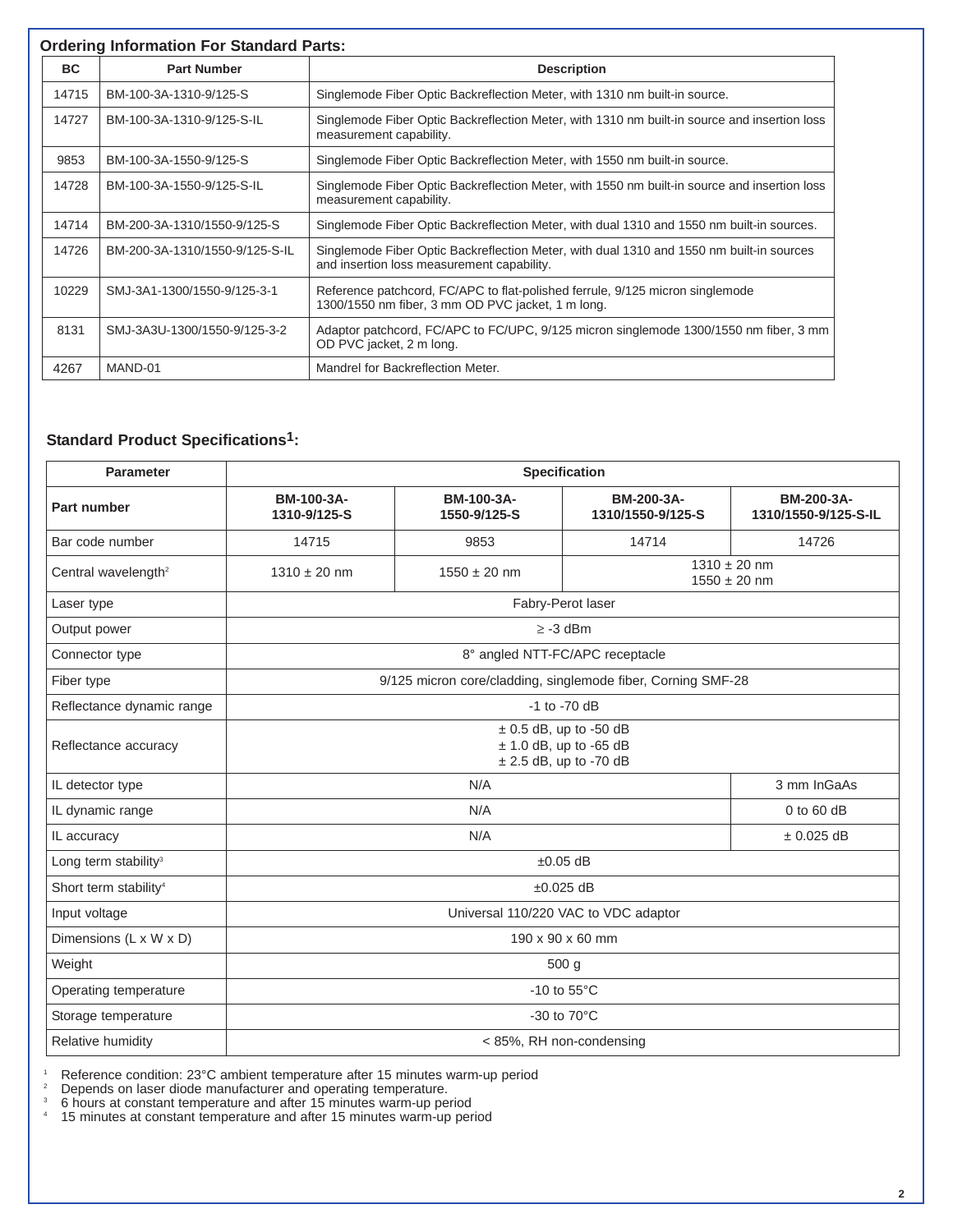### **Ordering Examples For Standard Parts:**

A European fiber optic manufacturer must measure the backreflection and the insertion loss of singlemode and polarization-maintaining jumpers, at 1550 nm and at 1310 nm. The manufacturer needs to order the following parts:

| <b>Bar Code</b> | <b>Part Number</b>             | <b>Description</b>                                                                                                                     |
|-----------------|--------------------------------|----------------------------------------------------------------------------------------------------------------------------------------|
| 14726           | BM-200-3A-1310/1550-9/125-S-IL | Singlemode Fiber Optic Backreflection Meter, with dual 1310 and 1550 nm<br>built-in sources and insertion loss measurement capability. |
| 10229           | SMJ-3A1-1300/1550-9/125-3-1    | Reference patchcord, FC/APC to flat-polished ferrule, 9/125 micron<br>singlemode 1300/1550 nm fiber, 3 mm OD PVC jacket, 1 m long.     |
| 8131            | SMJ-3A3U-1300/1550-9/125-3-2   | Hybrid patchcord, FC/APC to FC/UPC, 9/125 micron singlemode<br>1300/1550 nm fiber, 3 mm OD PVC jacket, 2 m long.                       |

#### **Ordering Information For Custom Parts:**

Although we strongly recommend the purchase of our standard products, OZ Optics also welcomes the opportunity to provide customdesigned products to meet your application requirements. There can be a difference in the pricing for a custom-designed device or part compared to our standard parts list. Please consider the following points when reviewing your quotation:

- Additional time is required to prepare a comprehensive quotation.
- Lead times are usually longer than normal.
- Non-recurring engineering (NRE) charges and lot charges may apply.

These points will be carefully explained in your quotation, so you can make a well-informed decision.

#### **Questionnaire For Custom Parts:**

- 1. What is your application?
- 2. What wavelengths do you plan to use?
- 3. What connector receptacle type do you need?
- 4. What fiber type are you using?
- 5. What is the minimum backreflection you want to measure?
- 6. Do you want to measure insertion losses?
- 7. Do you want a single wavelength or dual wavelength source?



#### Notes:

- 1. For the multimode backreflection meter, the minimum measureable backreflection is -30 dB. Multimode backreflection meters are configured with LED sources.
- 2. For singlemode backreflection meters, the minimum measureable backreflection measurement is -70 dB, with angled FC/APC connectors, at wavelengths of 1310 nm, or higher.